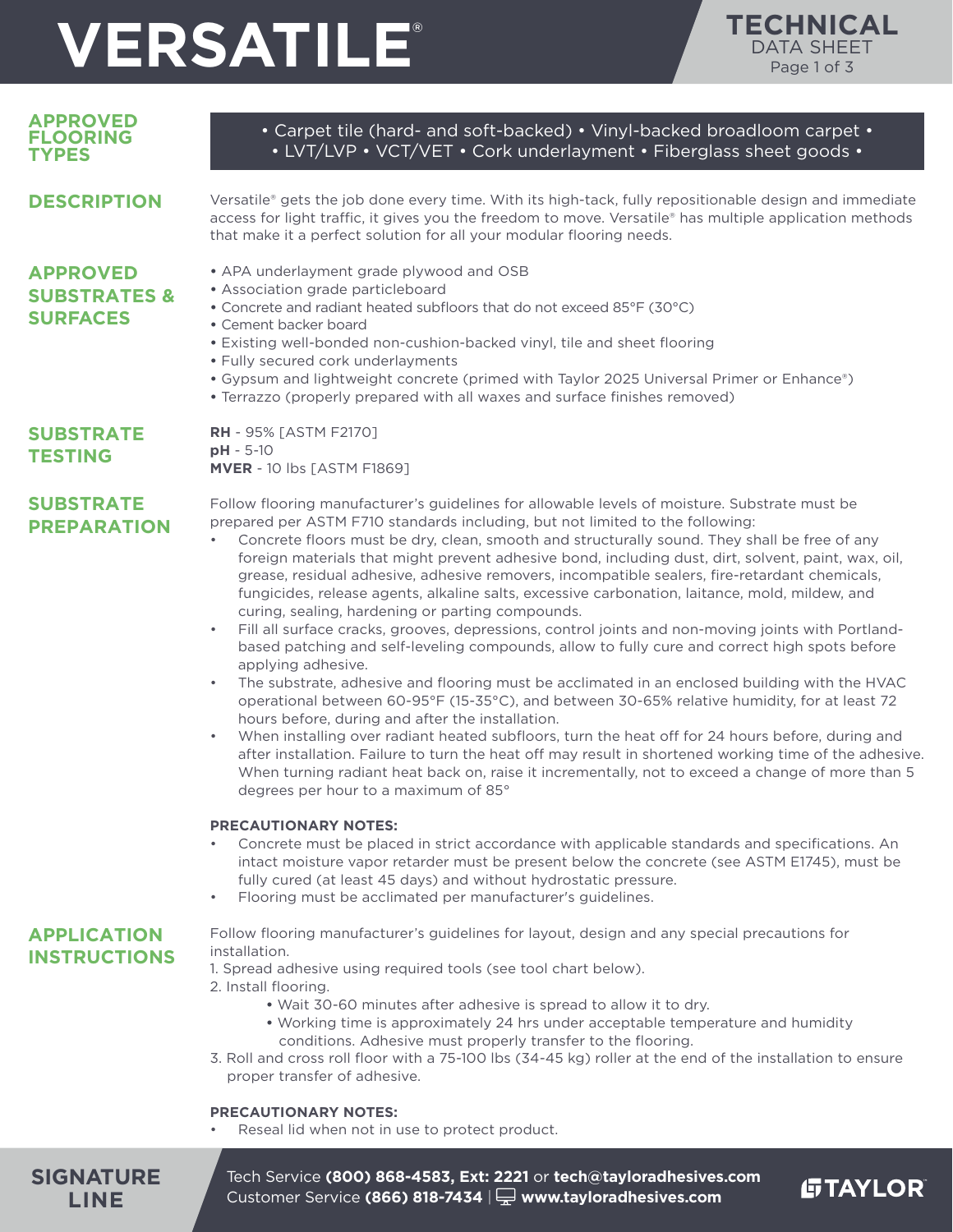## **VERSATILE** FRAMER



### **REQUIRED TOOLS AND COVERAGE**

**\***Trowel dimensions are width X depth X spacing. Coverage is approximate and may vary depending on porosity of substrate and the angle at which the trowel is held.

| <b>Flooring</b><br><b>Type</b>                                                                       | Tool* (images not to scale)                                                          | <b>Estimated</b><br><b>Coverage</b> |                  |
|------------------------------------------------------------------------------------------------------|--------------------------------------------------------------------------------------|-------------------------------------|------------------|
| Carpet tile (hard- and soft-<br>backed), LVT/LVP (porous),<br>Cork underlayment,<br>VCT/VET (porous) | $1/16" \times 1/16" \times 1/16"$<br>$(1.6$ mm x $1.6$ mm x $1.6$ mm $)$<br>Sa Notch |                                     | 150-180 sf/gal   |
| HP/Vinyl-backed carpet, LVT/<br>LVP (non-porous),<br>VCT/VET (non-porous)                            | $1/16''$ x $1/32''$ x $1/32''$<br>$(1.6$ mm x $.8$ mm x $.8$ mm $)$<br>U Notch       |                                     | 220-260 sf/gal   |
| Hard-backed carpet tile, HP/<br>Vinyl-backed carpet.<br>Fiberglass sheet goods                       | 3/8"<br>(10mm)<br>Short nap paint roller                                             |                                     | Up to 350 sf/gal |

It is the sole responsibility of the contractor/installer to determine the proper porosity of the subfloor, apply the proper amount of *adhesive for the job conditions and ensure that all instructions, procedures and practices are strictly adhered to.*

### **CLEANING INSTRUCTIONS**

#### **While product is still wet:** use a damp cloth and water to remove.

**While product is still soft:** use Taylor Touchdown #9 adhesive remover/stripper, denatured alcohol or mineral spirits. Always check compatibility on a piece of scrap flooring.

See next page for Product Characteristics